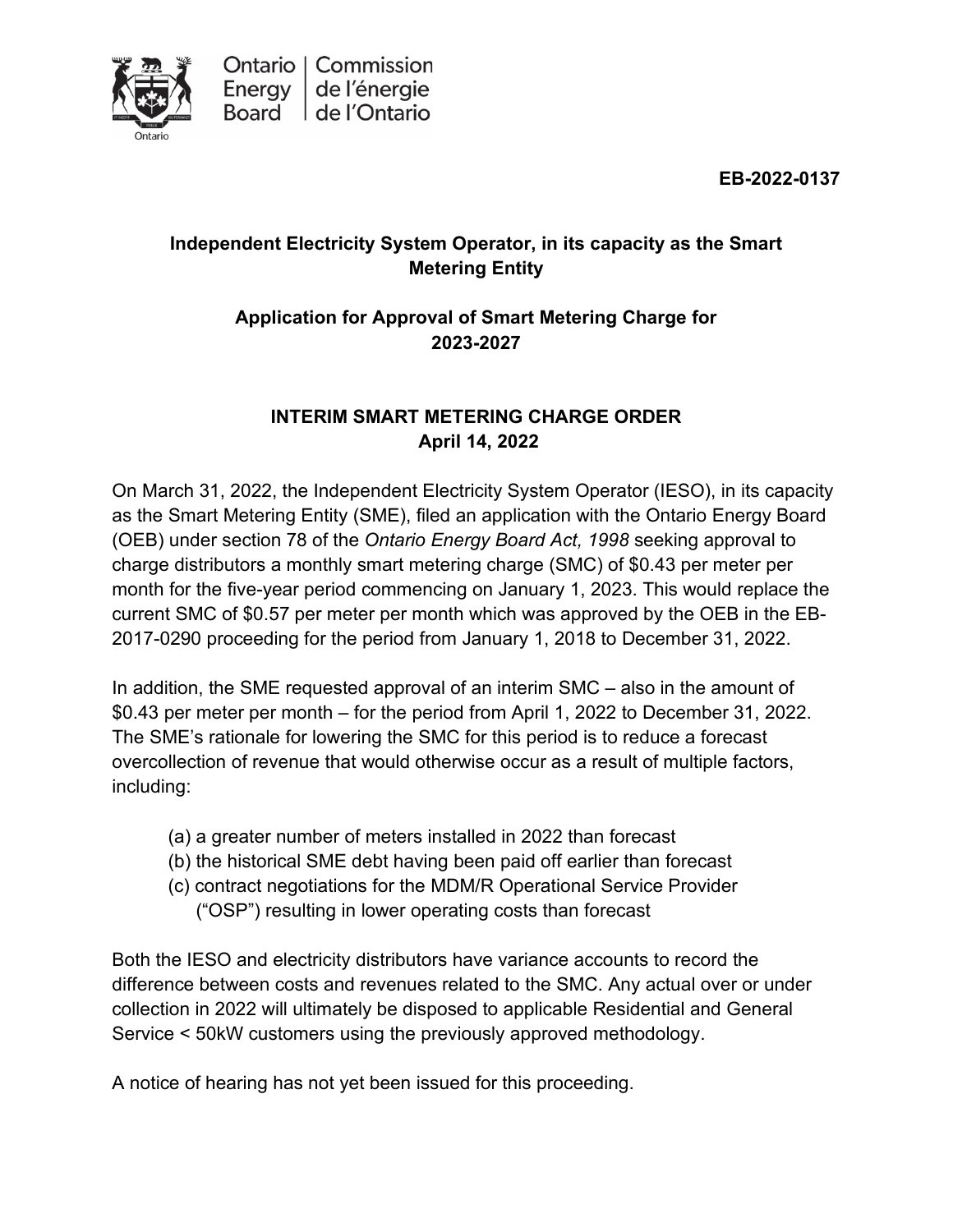### **Findings**

The OEB agrees with the SME that it is appropriate to lower the SMC to \$0.43 per meter per month on an interim basis effective April 1, 2022. The SME has stated that the current SMC of \$0.57 is higher than necessary for it to recover the revenue it actually requires. This would result in the accumulation of a large variance for eventual disposition to the credit of distributors and, in turn, applicable electricity customers. The OEB's understanding is that the timing of this Decision is such that the SME can implement this charge effective April 1, 2022 with no need for a retroactive adjustment.

The OEB therefore approves an SMC of \$0.43 per meter per month to be charged on an interim basis, pending a final decision on the SME's application. To be clear, in approving an interim SMC, the OEB is not making a determination or expressing a view on any other aspect of the application, including those concerning the SME's accounting methodologies. Moreover, the interim approval should not be construed as predictive, in any way whatsoever, of the OEB's final determination with regard to the effective date or amount of the final SMC arising from this application.

The SME's application did not provide a proposal to pass through the interim reduction in the SMC to applicable customers. As the OEB explained in the EB-2017-0290 proceeding, the SMC charged by the SME to distributors is "passed through" to customers of the distributors. [1](#page-1-0) At the same time the OEB approved the SMC to be charged by the IESO to distributors, it approved a retail SMC in the same amount to be charged by distributors to applicable Residential and General Service <50kW customers.

To mirror the interim reduction in the SMC charged by the SME to distributors, the OEB is also lowering the retail SMC to \$0.43 per meter per month on an interim basis. However, as the SME's application was only filed on March 31, 2022, and to avoid any retroactive adjustments, the OEB will make the effective date of the interim retail SMC May 1, 2022. This will result in a mismatch for the month of April between the SME's SMC and the retail SMC, but the impact on customers is small (\$0.14) and temporary, as they will be made whole when the distributor disposes of its Smart Metering Entity Charge Variance Account (Account 1551). The interim SMC for both the SME and distributors will not have a specific expiry date, and it will remain effective until the OEB approves another SMC.

If any distributor needs more time to implement the interim retail SMC beyond May 1, 2022, or has a reasonable rationale for deferring the implementation to a later day in

<span id="page-1-0"></span><sup>1</sup> Decision and Order, March 1, 2018 (EB-2017-0290), pp. 3-4.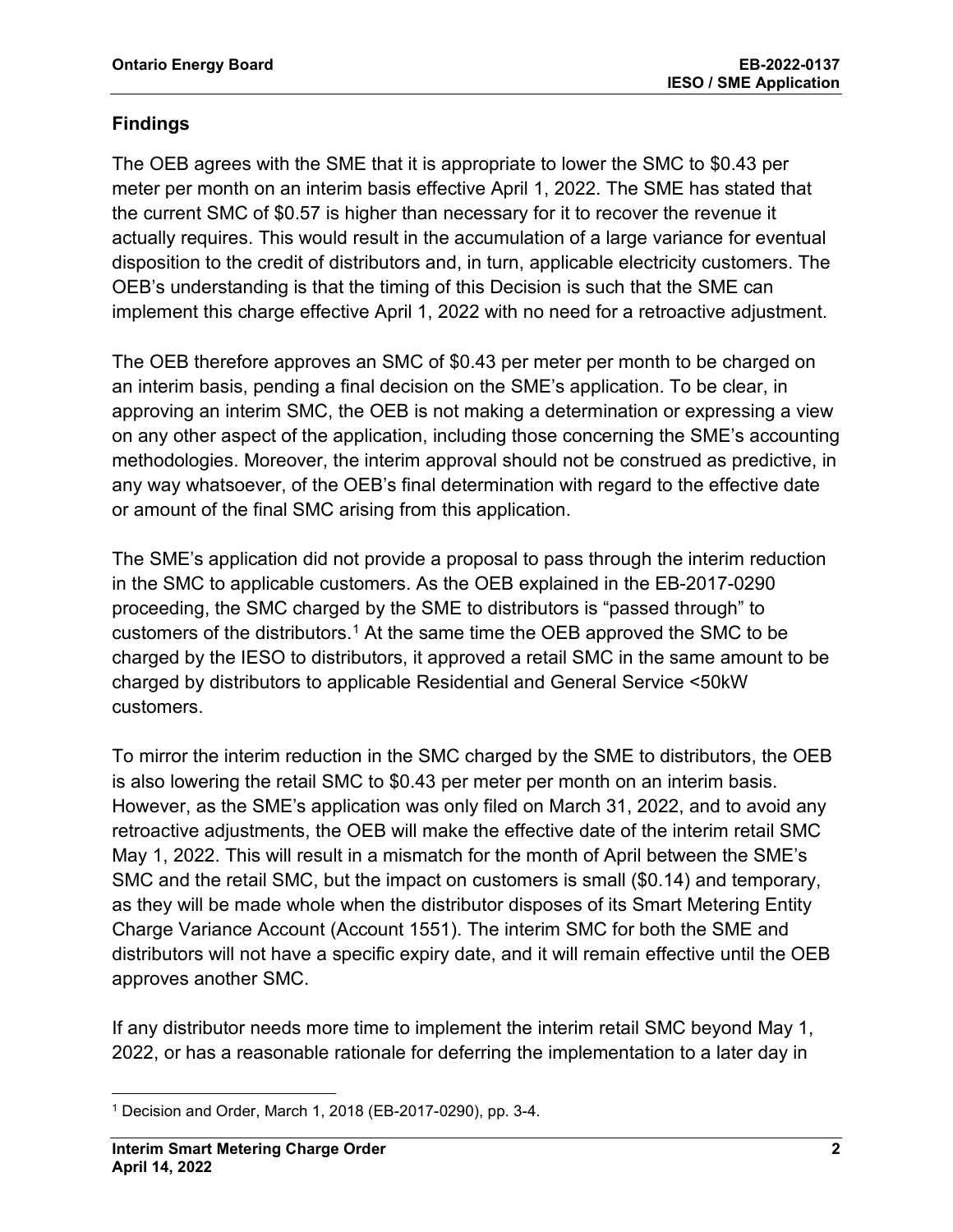2022 (such as to coordinate with another OEB-approved rate adjustment), the distributor may request approval for such later day by writing to the Registrar no later than April 21, 2022.

Correspondence to distributors is attached as Schedule A.

### **THE ONTARIO ENERGY BOARD THEREFORE ORDERS THAT:**

- 1. The smart metering charge to be levied and collected by the SME from all electricity distributors identified in the OEB's annual Yearbook of Electricity Distributors shall be \$0.43 per smart meter per month for each applicable Residential and General Service <50kW customer on an interim basis, effective April 1, 2022.
- 2. The smart metering charge to be levied and collected by electricity distributors identified in the OEB's annual Yearbook of Electricity Distributors shall be \$0.43 per smart meter per month for each applicable Residential and General Service <50kW customer on an interim basis, effective May 1, 2022 (subject to item 3 below).
- 3. If any distributor needs more time to implement the interim smart metering charge beyond May 1, 2022, or has a reasonable rationale for deferring the implementation to a later day in 2022, it may request approval for such later day by filing a letter with the Registrar no later than April 21, 2022.

Parties are responsible for ensuring that any documents they file with the OEB, such as applicant and intervenor evidence, interrogatories and responses to interrogatories or any other type of document, **do not include personal information** (as that phrase is defined in the *Freedom of Information and Protection of Privacy Act*), unless filed in accordance with rule 9A of the [Rules of Practice and Procedure.](https://www.oeb.ca/industry/rules-codes-and-requirements/rules-practice-procedure)

Please quote file number, **EB-2022-0137**, for all materials filed and submit them in searchable/unrestricted PDF format with a digital signature through the OEB's online [filing portal.](https://p-pes.ontarioenergyboard.ca/PivotalUX/)

- Filings should clearly state the sender's name, postal address, telephone number and e-mail address
- Please use the document naming conventions and document submission standards outlined in the [Regulatory Electronic Submission System \(RESS\)](https://www.oeb.ca/sites/default/files/RESS-Document-Guidelines-202006.pdf)  [Document Guidelines](https://www.oeb.ca/sites/default/files/RESS-Document-Guidelines-202006.pdf) found at the [File documents online page](https://www.oeb.ca/regulatory-rules-and-documents/file-documents-online) on the OEB's website.
- Parties are encouraged to use RESS. Those who have not yet set up an [account,](https://www.oeb.ca/oeb/_Documents/e-Filing/Electronic_User_Form.pdf?v=20200331) or require assistance using the online filing portal can contact [registrar@oeb.ca](mailto:registrar@oeb.ca) for assistance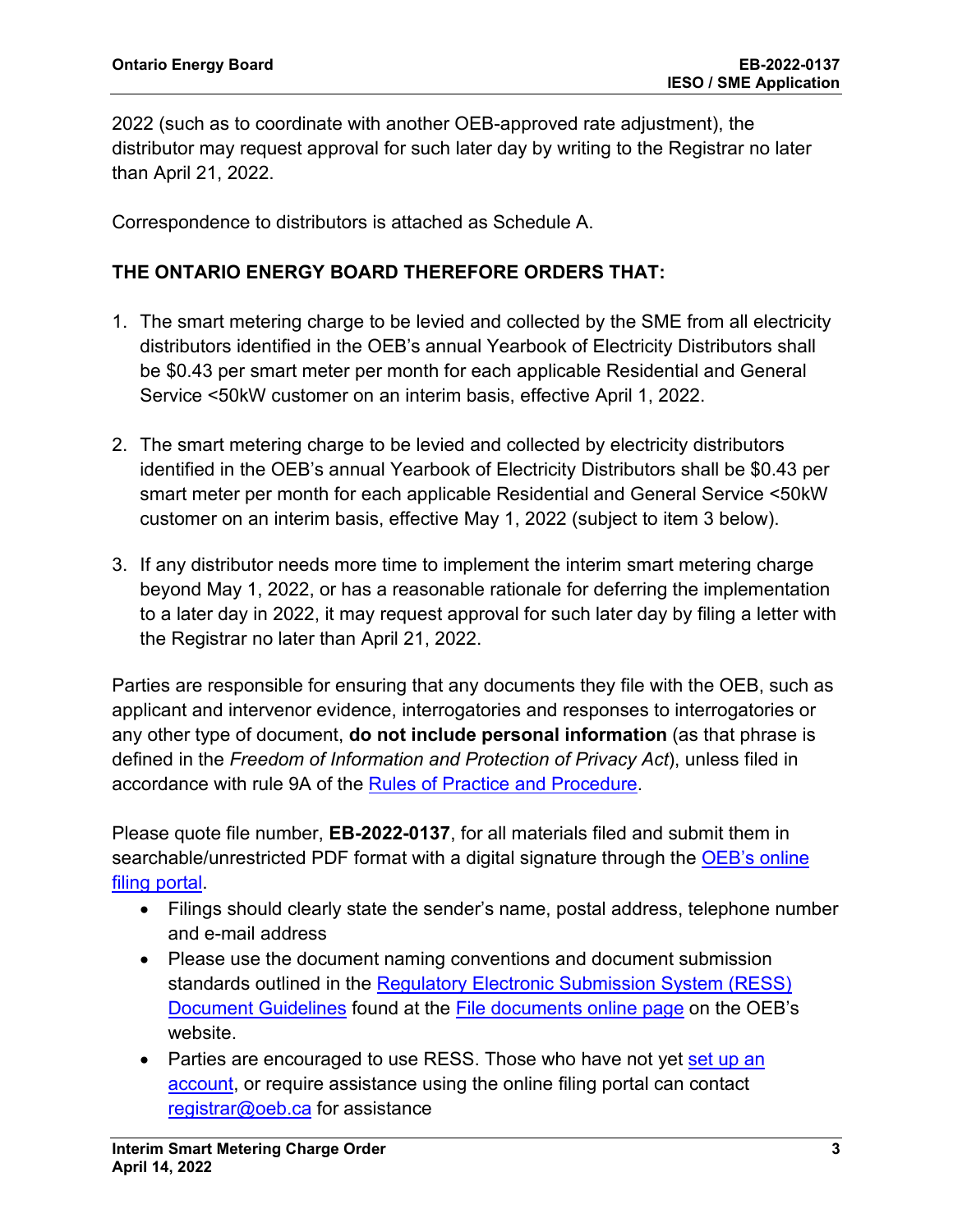• Cost claims are filed through the OEB's online filing portal. Please visit the File [documents online page](https://www.oeb.ca/regulatory-rules-and-documents/file-documents-online) of the OEB's website for more information. All participants shall download a copy of their submitted cost claim and serve it on all required parties as per the [Practice Direction on Cost Awards.](https://www.oeb.ca/regulatory-rules-and-documents/rules-codes-and-requirements/practice-direction-cost-awards)

All communications should be directed to the attention of the Registrar and be received by end of business day, 4:45 p.m., on the required date.

With respect to distribution lists for all electronic correspondence and materials related to this proceeding, parties must include the Case Manager, Michael Bell at [Michael.Bell@oeb.ca](mailto:Michael.Bell@oeb.ca) and OEB Counsel, Ian Richler at [Ian.Richler@oeb.ca.](mailto:Michael.Millar@oeb.ca)

Email: [registrar@oeb.ca](mailto:registrar@oeb.ca) Tel: 1-877-632-2727 (Toll free) Fax: 416-440-7656

**DATED** at Toronto, **April 14, 2022**

### **ONTARIO ENERGY BOARD**

Nancy Marconi

Digitally signed by Nancy Marconi Date: 2022.04.14 11:43:34 -04'00'

Nancy Marconi **Registrar**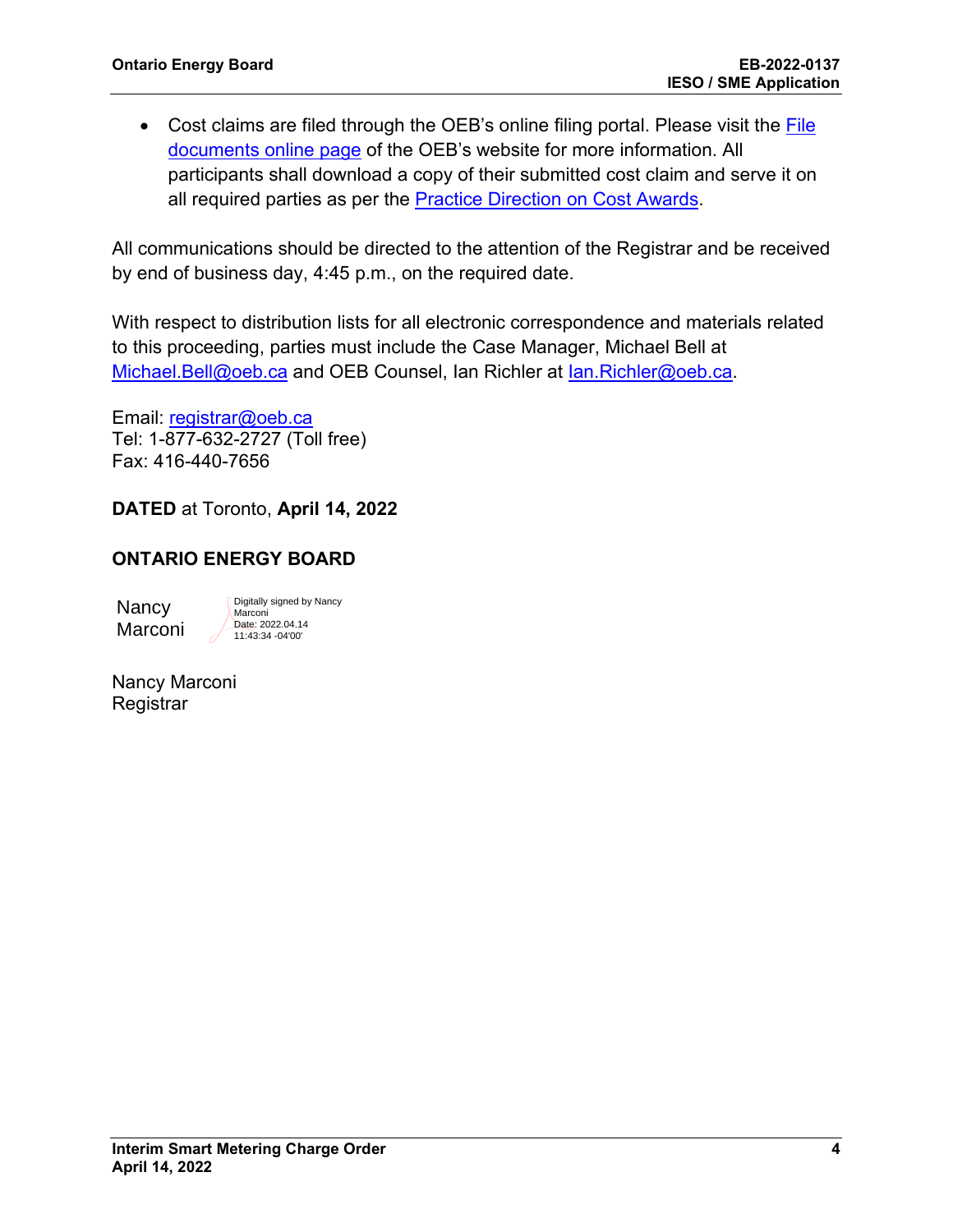# **SCHEDULE A**

# **INTERIM SMART METERING CHARGE ODER**

## **THE INDEPENDENT ELECTRICITY SYSTEM OPERATOR**

## **EB-2022-0137**

**APRIL 14, 2022**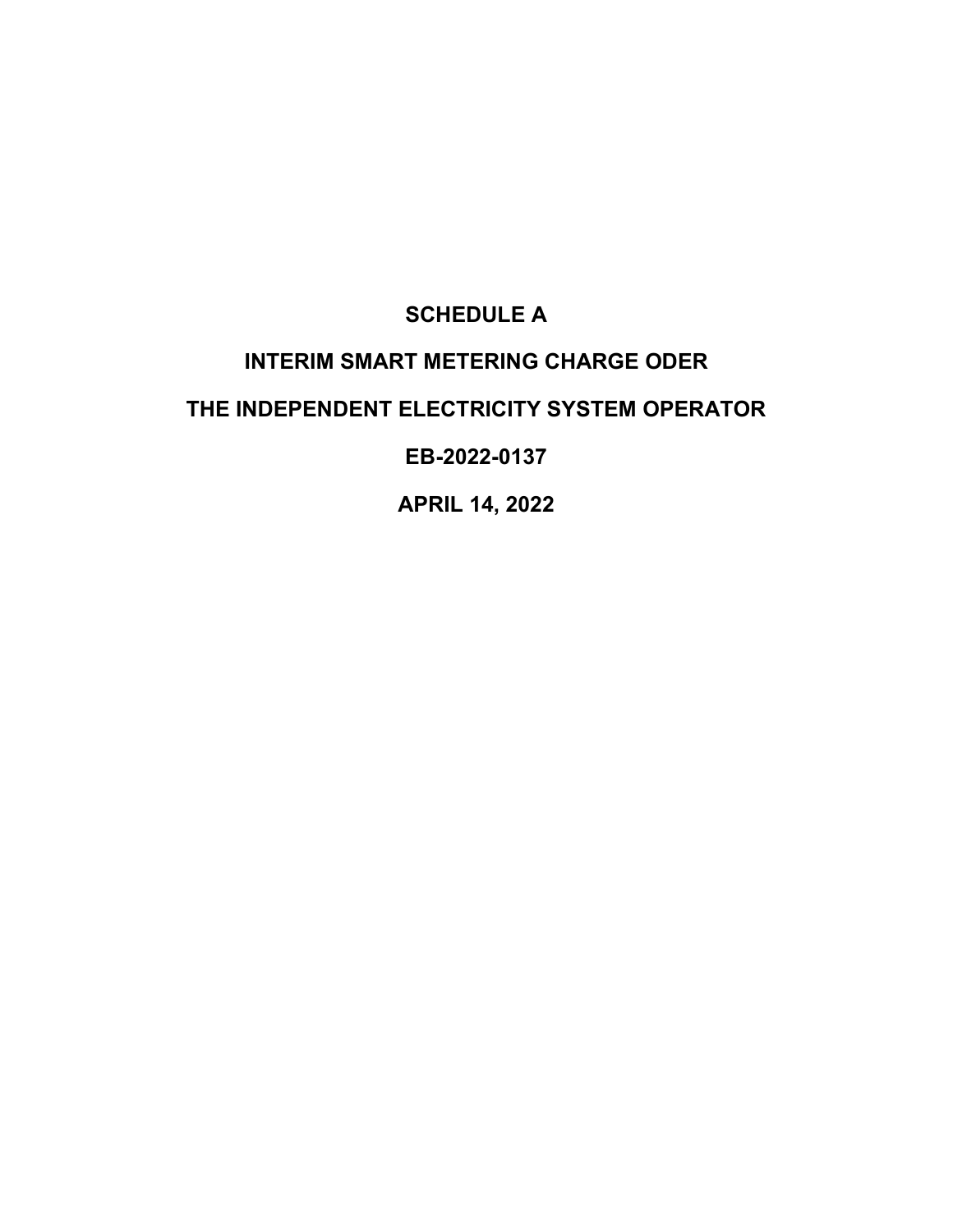

**BY EMAIL**

April 14, 2022

#### **To:** All Licensed Electricity Distributors

#### **Re: Revised Smart Metering Charge to be Charged by Electricity Distributors Effective May 1, 2022 Ontario Energy Board File Number: EB-2022-0137**

On April 14, 2022, the Ontario Energy Board (OEB) approved, on an interim basis, a reduction in the smart metering charge (SMC) levied and collected by the Independent Electricity System Operator in its capacity as the Smart Metering Entity (SME), from \$0.57 per smart meter per month to \$0.43 per smart meter per month, effective April 1, 2022.

Further details are provided in the interim order.

#### **Amount to be Charged by Electricity Distributors**

The interim order includes a provision for electricity distributors to pass through the lower SMC to all applicable customers in the Residential and General Service <50kW classes. Effective **May 1, 2022**, the retail SMC to be levied and collected by electricity distributors from applicable Residential and General Service <50kW customers shall be **\$0.43 per smart meter per month**. This reduction was made on an interim basis, pending the OEB's final decision on the SME's SMC application.

The interim order further specifies that if a distributor needs more time to implement the interim retail SMC beyond May 1, 2022, or has a reasonable rationale for deferring the implementation to a later day in 2022 (such as to coordinate with another OEBapproved rate adjustment), the distributor may request approval for such later day by writing to the Registrar no later than **April 21, 2022**.

For the month of April 2022 (or longer, if the OEB approves a deferral of the May 1 effective date for a particular distributor), distributors will collect more from their customers (\$0.57 per smart meter) than they remit to the SME (\$0.43 per smart meter). Distributors are reminded that any variance must be recorded in Account 1551 (Smart